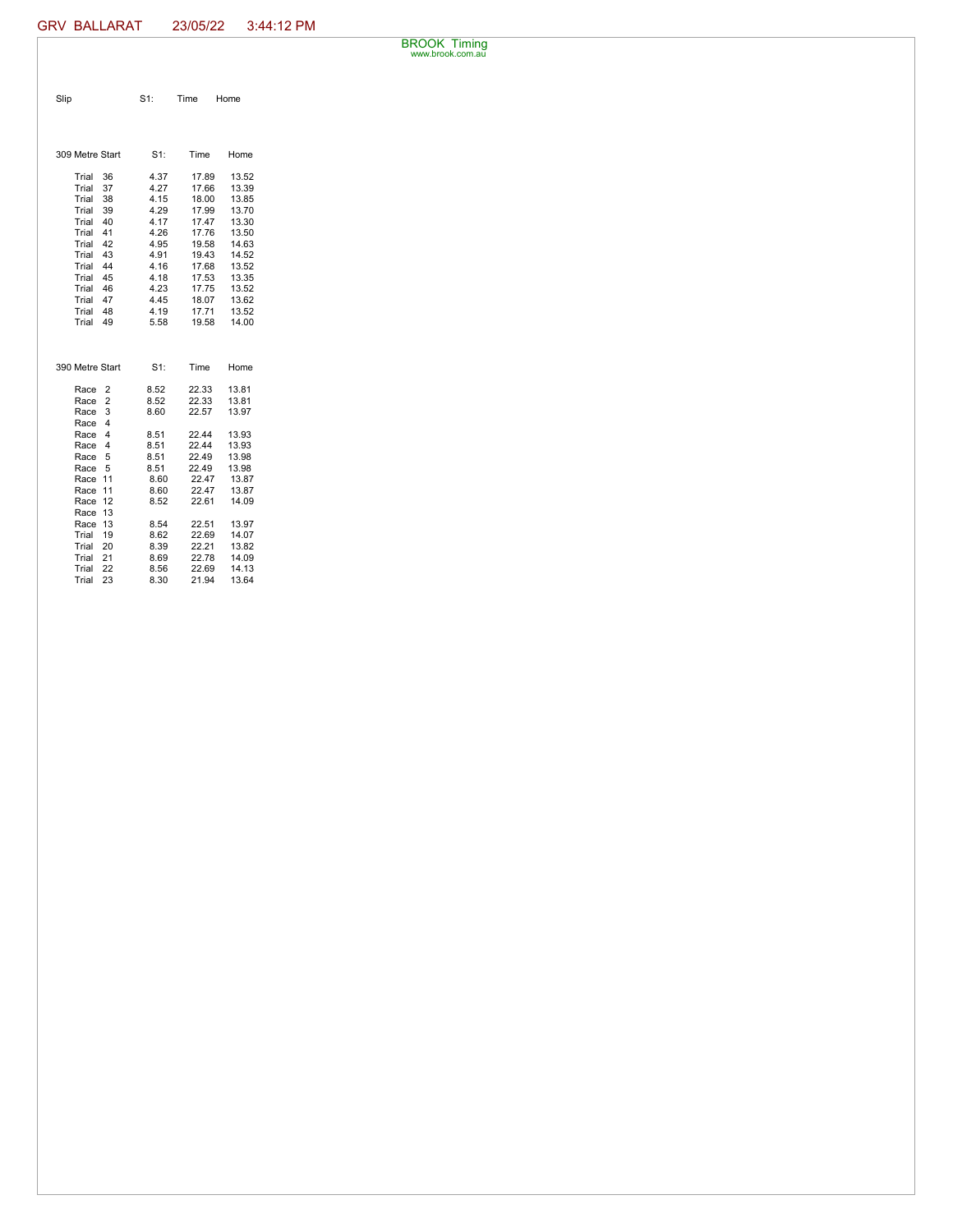## BROOK Timing www.brook.com.au

Page 2 23/05/22

| Trial<br>24<br>Trial<br>25<br>Trial<br>26<br>Trial<br>27<br>Trial<br>28<br>29<br>Trial<br>Trial<br>30<br>Trial<br>31<br>Trial<br>32<br>Trial<br>33<br>34<br>Trial<br>Trial<br>35 | 8.45<br>8.54<br>8.79<br>8.46<br>8.40<br>8.46<br>8.48<br>8.53<br>8.63<br>8.48<br>8.54<br>8.59 | 22.56<br>22.59<br>23.23<br>22.12<br>22.22<br>22.02<br>22.17<br>22.19<br>22.62<br>22.24<br>22.37<br>22.29 | 14.11<br>14.05<br>14.44<br>13.66<br>13.82<br>13.56<br>13.69<br>13.66<br>13.99<br>13.76<br>13.83<br>13.70 |       |
|----------------------------------------------------------------------------------------------------------------------------------------------------------------------------------|----------------------------------------------------------------------------------------------|----------------------------------------------------------------------------------------------------------|----------------------------------------------------------------------------------------------------------|-------|
| 450 Metre Start                                                                                                                                                                  | S1:                                                                                          | S2:                                                                                                      | Time                                                                                                     | Home  |
| Race<br>1                                                                                                                                                                        | 6.74                                                                                         | 11.66                                                                                                    | 25.76                                                                                                    | 14.10 |
| 1<br>Race                                                                                                                                                                        | 6.74                                                                                         | 11.66                                                                                                    | 25.76                                                                                                    | 14.10 |
| 6<br>Race                                                                                                                                                                        | 6.64                                                                                         | 11.50                                                                                                    | 25.52                                                                                                    | 14.02 |
| $\overline{7}$<br>Race                                                                                                                                                           |                                                                                              |                                                                                                          |                                                                                                          |       |
| $\overline{7}$<br>Race                                                                                                                                                           | 6.83                                                                                         | 11.74                                                                                                    | 25.83                                                                                                    | 14.09 |
| $\overline{7}$<br>Race                                                                                                                                                           | 6.83                                                                                         | 11.74                                                                                                    | 25.83                                                                                                    | 14.09 |
| Race<br>9                                                                                                                                                                        | 6.67                                                                                         | 11.58                                                                                                    | 25.79                                                                                                    | 14.21 |
| 9<br>Race                                                                                                                                                                        | 6.67                                                                                         | 11.58                                                                                                    | 25.79                                                                                                    | 14.21 |
| 10<br>Race                                                                                                                                                                       | 6.69                                                                                         | 11.54                                                                                                    | 25.37                                                                                                    | 13.83 |
| 10<br>Race                                                                                                                                                                       | 6.69                                                                                         | 11.54                                                                                                    | 25.37                                                                                                    | 13.83 |
| 14<br>Trial                                                                                                                                                                      | 6.58                                                                                         | 11.38                                                                                                    | 25.46                                                                                                    | 14.08 |
| Trial<br>15                                                                                                                                                                      | 6.83                                                                                         | 11.89                                                                                                    | 26.35                                                                                                    | 14.46 |
| 16<br>Trial                                                                                                                                                                      | 6.79                                                                                         | 11.71                                                                                                    | 25.91                                                                                                    | 14.20 |
| Trial<br>17                                                                                                                                                                      | 6.85                                                                                         | 11.66                                                                                                    | 25.68                                                                                                    | 14.02 |
| Trial<br>18                                                                                                                                                                      | 6.80                                                                                         | 11.56                                                                                                    | 25.67                                                                                                    | 14.11 |
| 545 Metre Start                                                                                                                                                                  | $S1$ :                                                                                       | S2:                                                                                                      | Time                                                                                                     | Home  |
| Race<br>8                                                                                                                                                                        | 6.85                                                                                         | 16.93                                                                                                    | 31.63                                                                                                    | 14.70 |
| 8<br>Race                                                                                                                                                                        | 6.85                                                                                         | 16.93                                                                                                    | 31.63                                                                                                    | 14.70 |
|                                                                                                                                                                                  |                                                                                              |                                                                                                          |                                                                                                          |       |